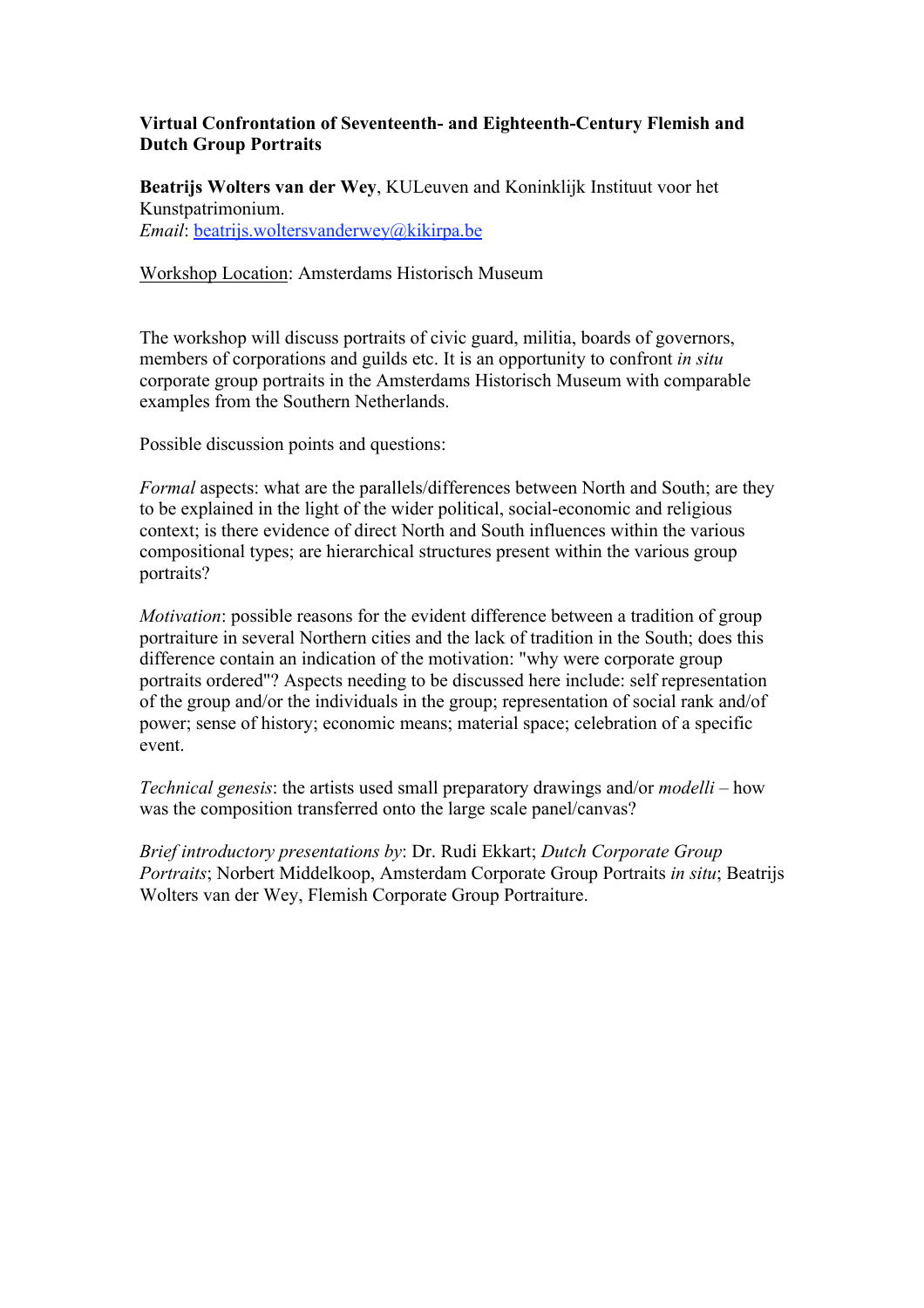# **The Dutch Seventeenth-Century Cityscape: Crossing Boundaries between Painting, Architecture and Urbanism**

**Everhard Korthals Altes**, Delft University of Technology *Email*: E.KorthalsAltes@tudelft.nl

Workshop Location: Amsterdams Historisch Musuem

Recently several important exhibitions have been devoted to the Dutch seventeenthcentury cityscape. However, the question of which buildings or parts of cities were represented, and which were not, has not been treated extensively. This workshop will investigate in what way, how often, and why particular churches, town halls, bell towers, city gates, and canals were represented in Dutch seventeenth-century art. Why, for example, did Berckheyde focus on the newest parts of Amsterdam, while Van der Heyden was mainly interested in the old city canals and those of the Third Extension? Although the cityscape was a relatively rare genre in Dutch seventeenth-century art, local pride is regarded as the main reason for creating and buying cityscapes. But were there other motives? Did seventeenth-century observers of cityscapes value the aesthetic qualities of architecture and the urban structure? How important was the documentary value of cityscapes? Which messages or meanings (political, moral, etc.) may have been conveyed by the representation of the city and its architecture? What audiences were reached, or demanded these kinds of representations of (specific parts of) the city, and would it be interesting to look for parallels in contemporary literary sources such as city descriptions?

This workshop invites participants to discuss:

1. The ways in which different disciplines, such as Art History, the History of Architecture and the History of Urbanism, tackle the questions mentioned above. 2. How and what we can learn from other disciplines in order to better understand cityscapes.

3. What can all disciplines learn from literary sources, especially from contemporary descriptions of cities?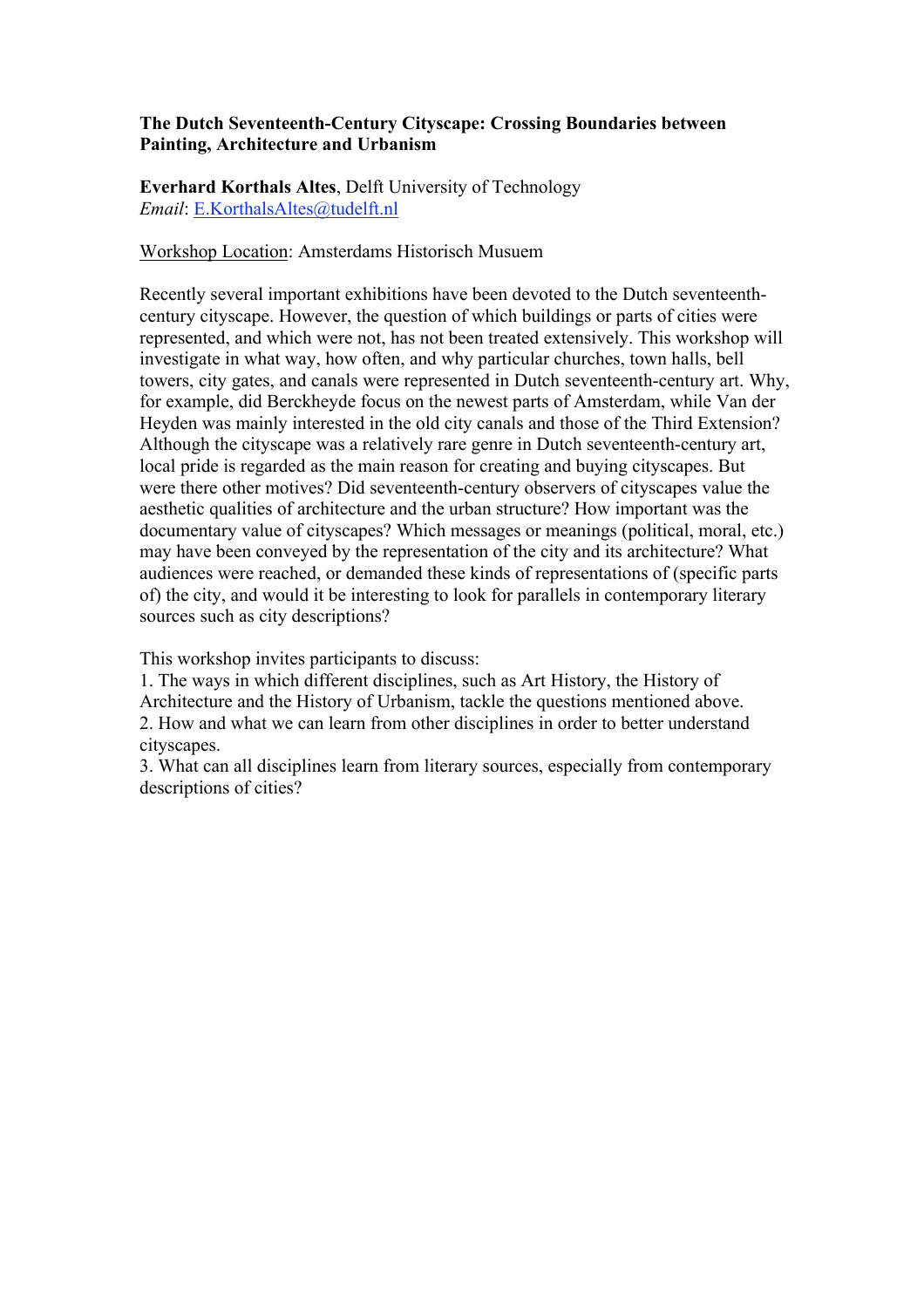#### **Pieter Lastman: Out of Rembrandt's Shadow**

*In Memoriam Christian Tümpel (1937-2009)*

**Tico Seifert**, National Gallery of Scotland *Email*: ctseifert@nationalgalleries.org **Adriaan E. Waiboer**, National Gallery of Ireland *Email*: awaiboer@ngi.ie

#### Workshop Location: Rembrandthuis

Pieter Lastman was arguably the most important Dutch history painter of his generation. That his merits have not been fully explored is due to his 'misfortunate' choice of apprentice: by taking on Rembrandt, Lastman was destined to remain overshadowed by his talented and innovative pupil. This workshop seeks to redress that imbalance by focusing on Lastman's life and work in its historical context and exploring his cultural milieu in the Netherlands and Italy, his intellectual profile and his artistic achievements. Topics may include, but are not restricted to: Lastman's choice of subject matter, Lastman as 'Learned Artist', Lastman and contemporary literature and theatre, Lastman's drawings, Lastman and Italy, Lastman in Amsterdam, Lastman's reputation and aftermath.

Short presentations (5-10 min) are intended to stimulate discussion.

*Christian Tümpel, whose death on 9 September, 2009 abruptly ended an active scholarly life, was the initiator of this workshop on Lastman, which he envisaged as a means of sharing with colleagues the discoveries and insights he and his wife Astrid had made during their long involvement with the artist. The Programme Committee felt it would be a fitting tribute to Christian to retain the Lastman workshop in the conference programme and is grateful to Tico Seifert and Adriaan Waiboer for agreeing to act as co-ordinators.*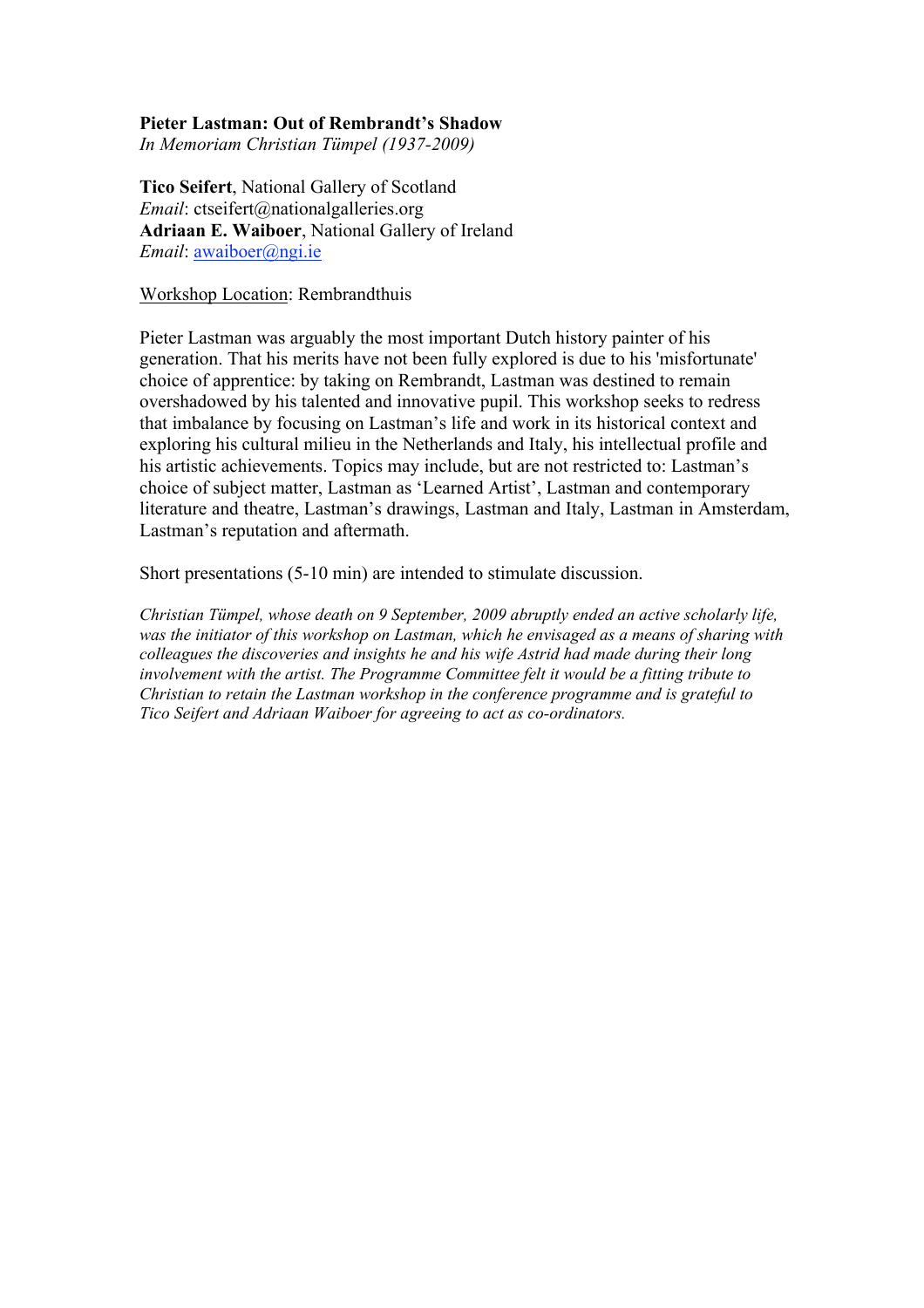# **Breaching Boundaries: Print Collecting and Fitting the Cartesian Scheme in the 19th Century**

**Meredith Hale**, Cambridge University *Email*: meredith.hale@earthlink.net **Kathryn Rudy**, Royal Library, The Hague *Email*: kathryn.rudy@gmail.com

This session will consider the afterlife of printed images from the fifteenth to the eighteenth centuries, many of which were literally trimmed out of their contexts by curators and institutions seeking to classify and codify large bodies of material. A genre that from its inception transgressed boundaries – between high and low, aesthetic and practical – presented particular problems for the institutionalisation of collecting and the resulting separation between text and image is notable even to the contemporary print room visitor.

The reproducibility, relative cheapness, and ephemeral nature of many prints invited multiple uses throughout their history, including those that resulted in the destruction in the object itself. *Einblattdrücke* were cut from the early printed texts that had accompanied them; early prints were removed from the manuscripts that had protected them. Unlike with paintings or sculpture, the stakes with printed material for the 19th-century curator/collector were low. The separation of text and image that resulted in the loss of original context, however, also provided new contexts for prints and with them new meanings.

In the classification of printed material, what role did the following play: aesthetics (black and white versus colour; quality of impression); iconography (were certain subjects considered more 'art' than 'documentation'); age of the object (was a 15thcentury print/book given greater respect?); original context (bound volumes versus single sheets?); principles of categorization such as that at the British Museum in the 1830s formulated around the presence or absence of letterpress (idea of 'information' versus art that has always accompanied text/image divide).

What are the consequences of such boundaries made by institutions in the 19th century on reception and scholarship? How has the reception of printed material changed over time; what were the categories in the 17th century and how did these change (for example, the integration of text and image in *album amicorum*)? What role did printed images play in kunstkamer collections and how did they relate to drawings?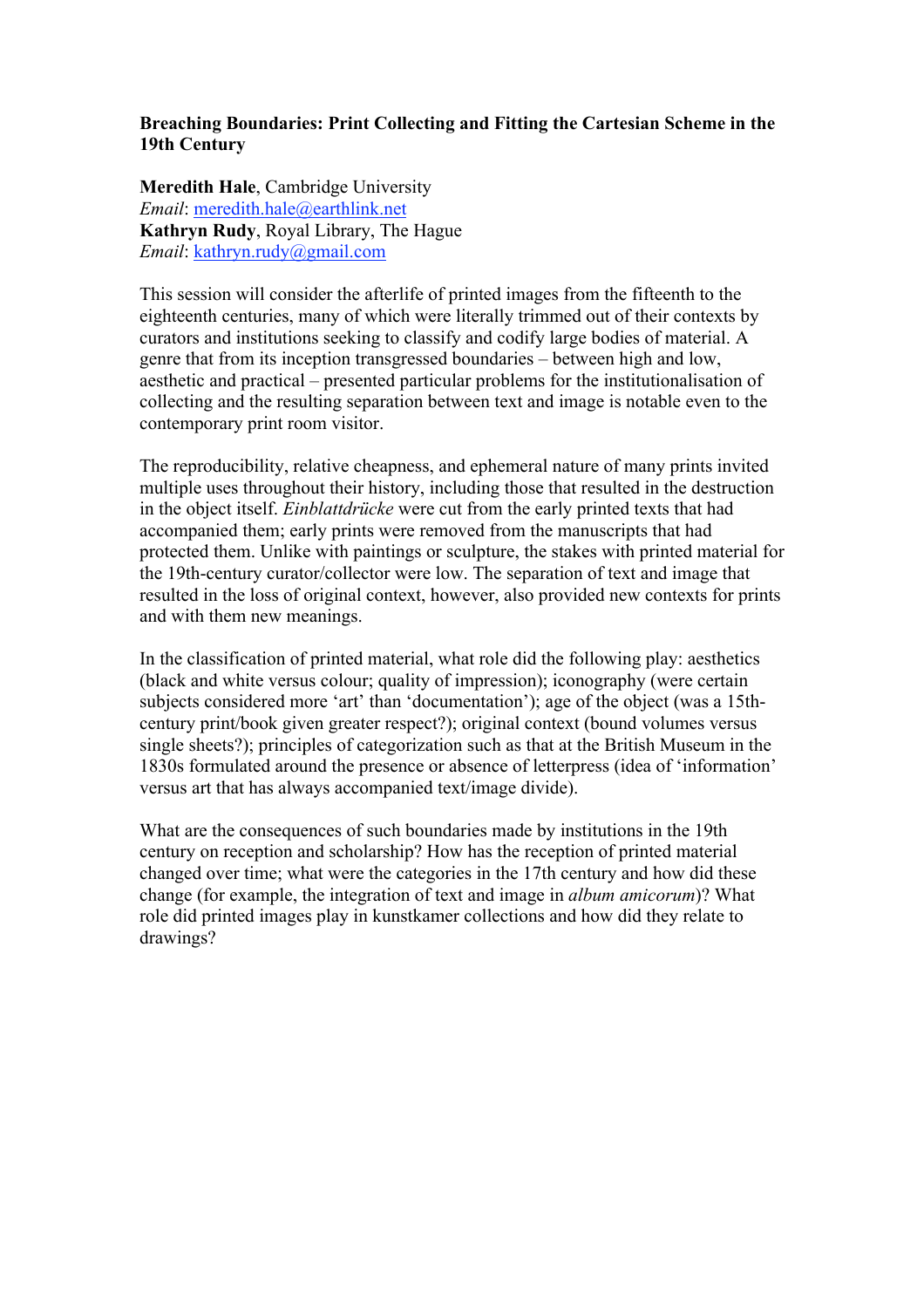# **Aristocratic Pretensions: The Architecture and Interior of Private Houses in 17th- and 18th-Century Amsterdam**

**Konrad Ottenheym**, Utrecht University *Email*: K.A.Ottenheym@uu.nl

Note: Maximum number of participants: 12.

In this workshop we will visit some private houses along Amsterdam's Herengracht that are famous for their well-preserved interiors but not open to the general public. We will discuss on the one hand the slow evolution of the lay-out of merchant houses in the course of these two centuries, and on the other the introduction of new fashions that apparently appeared overnight. Special attention will be paid to the enhanced ceremonial route running from the entrance door to the main reception room. Here we will find new types of staircases, the introduction of marble and stucco corridors and of course a splendid 'Groote Zaal' as the culmination, the walls of which were decorated with paintings by artists such as Isaac de Moucheron, Dirk Dalens and Jurriaan Andriessen.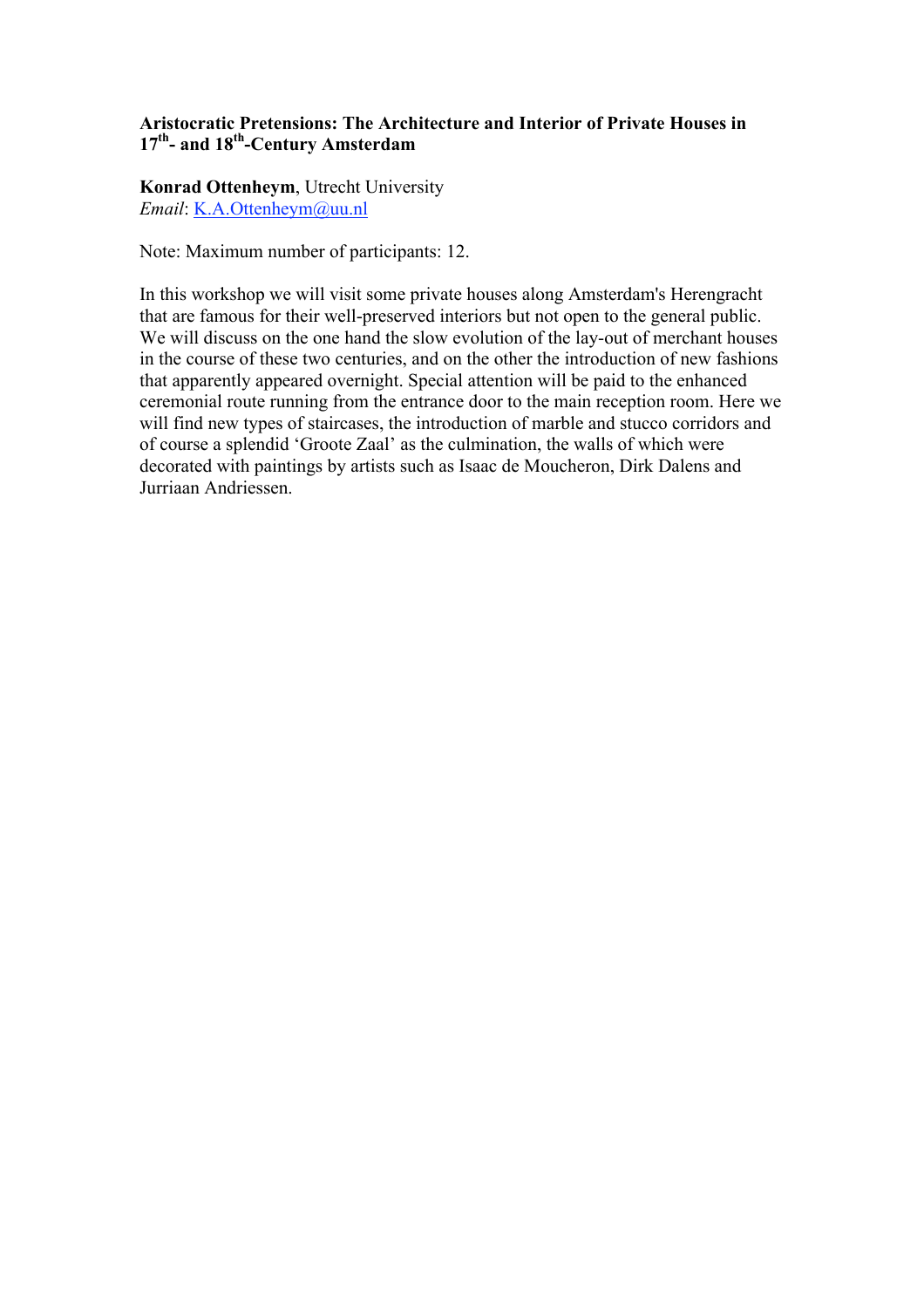# **Jan Gossart: Questioning Old Assumptions**

**Maryan Ainsworth**, Metropolitan Museum of Art *Email*: Maryan.Ainsworth@metmuseum.org

In view of the upcoming exhibition on Jan Gossart at the Metropolitan Museum of Art (October 2010 – January 2011) and the National Gallery in London (February – May 2011), it is an appropriate time to reconsider the artist's contribution to the history of Netherlandish art. We will discuss two issues that will be presented by differing views by scholars in the field. These are:

1. Gossart's Role in the Netherlandish Revival of Antiquity

To what extent were Gossart's mythological images created as a response to the artist's experience in Italy? Or, was it instead a direct dialogue with the revival of Netherlandish antiquity that informed his art?

Short presentations will be given by Marisa Bass and Stephanie Schrader.

2. How can we position Gossart's style in the development of Northern Mannerism? What is at stake in calling Gossart a Mannerist artist?

Short presentations will be given by Matt Kavaler and Nanette Salomon.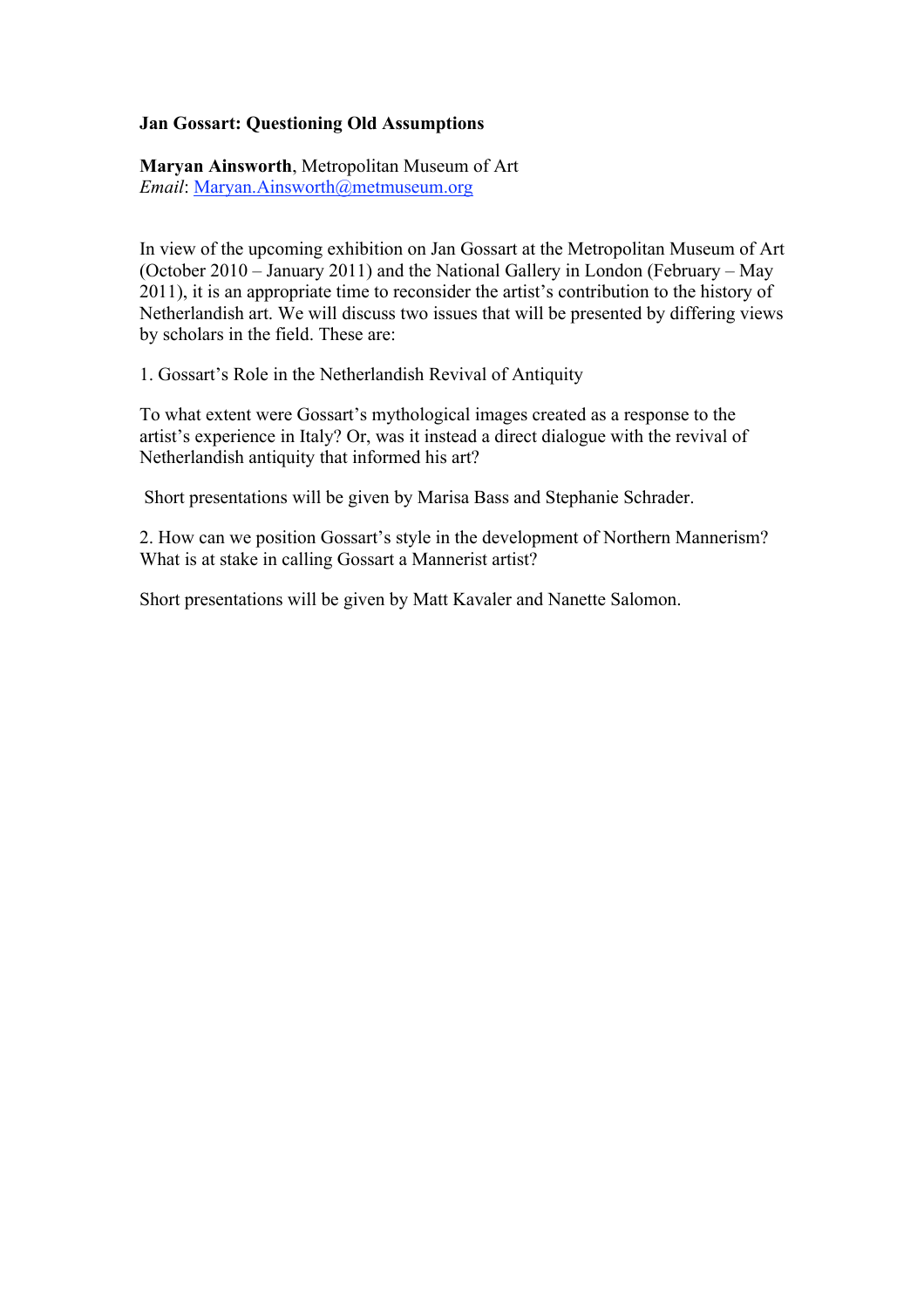#### **Crossing to the Other Side: The Mediating Role of Epitaphs**

**Barbara Haeger**, Ohio State University *Email*: haeger.1@osu.edu

This workshop will explore the varied means used by epitaphs and perhaps sepulchral monuments to present the threshold between this world and the next and to anticipate and/or make visible the crossing of it. As objects that provided the beholder with an image or images intended both to function in the present and to provide an intimation of divine revelation, many epitaphs served to mobilize the beholder's spiritual senses and longing for the divine, enabling him/her to gain a temporal glimpse of God, a glimpse that foreshadows seeing God "face to face" in eternity. In considering these and related works particular attention will be paid to the various strategies employed to depict the crossing over from the realm of the visible to that of the envisioned, from the corporeal to the spiritual and, by implication, from the temporal to the eternal. In this context we might discuss how some epitaphs *explicitly* make visible *the process of mediation* between temporal and eternal. Triptychs especially lend themselves to this purpose as they allow for the presentation of multiple realms and actively unfold in time and space. Consequently, we will explore how at least one triptych marks thresholds, envisions their crossing, and addresses the beholder. This examination could serve as the point of departure providing a model with which other epitaphs could be compared. Additional issues to be considered might include the degree to which medium and format affect the mediating properties of a work, the nature of the conventions adhered to by a particular type of epitaph, or the way that features such as architectural frameworks and other markers of liminal zones get adapted as they migrate from sculpture to painting.

To give the discussion cohesion and focus, we need to select a limited number of works. I propose to do this by soliciting suggestions from potential participants (1 per person). The suggested works will be added to my preliminary list, which will be sent to those who register for the workshop so that they may indicate their preferences. Ideally, I would like a small but varied group of images (e.g.  $15<sup>th</sup>$ -17<sup>th</sup> century works of different media and format) to serve as the basis for discussion. The list of works along with some suggested readings will be sent out once the final selection has been made.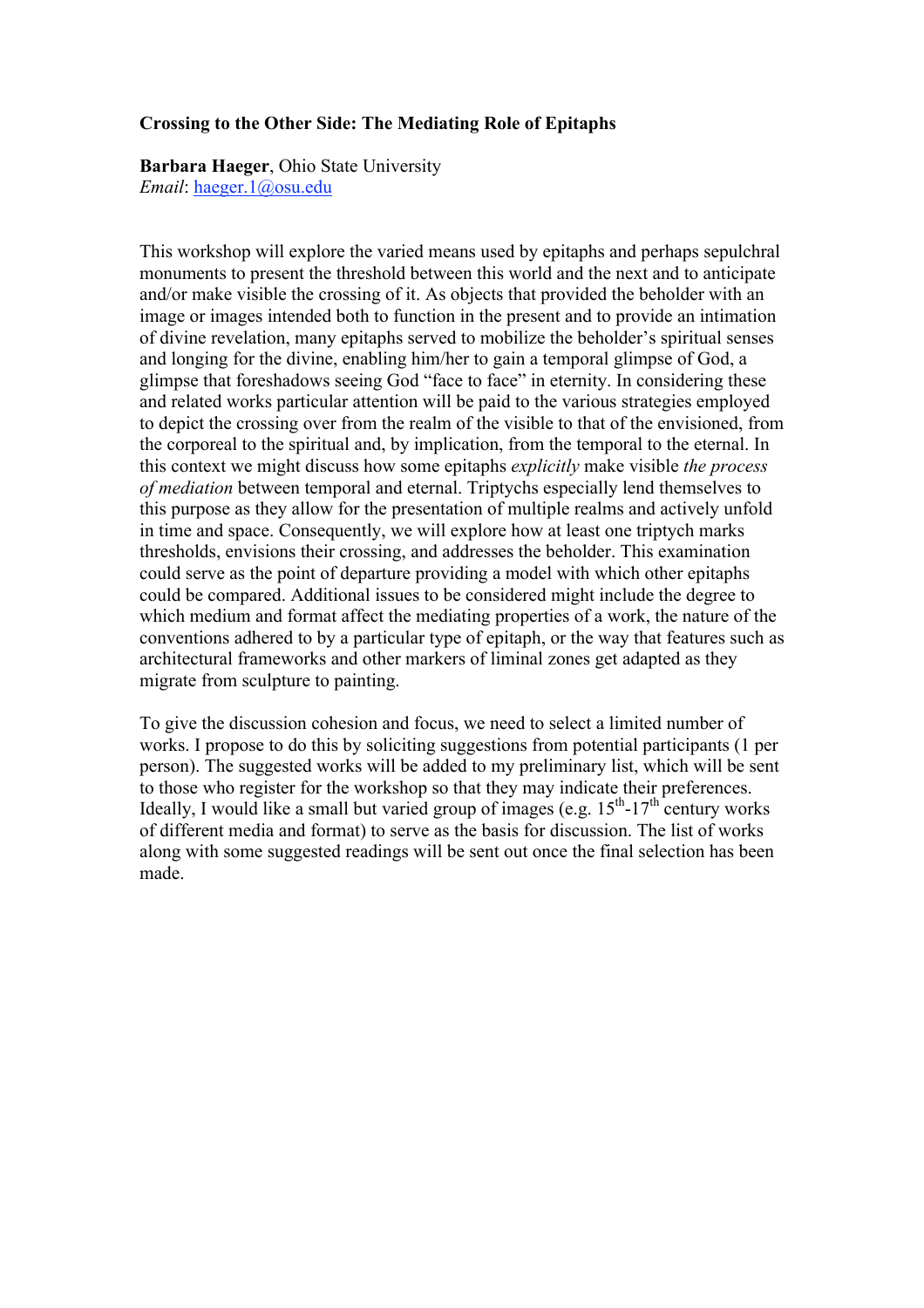# **Dutch Art and the "Reality Effect": Where Are We Now?**

**Stephanie Dickey**, Queen's University, Kingston, ON *Email*: dickey.ss@gmail.com **Wayne Franits**, University of Syracuse *Email*: wefranit@syr.edu

Ever since Michelangelo dismissed the Netherlandish art of his time as overly concerned with material detail, the representation of the "visible world" (to use Hoogstraten's term) has been understood as a salient feature of the Northern pictorial tradition. While the contentiousness of the debate over this issue prompted by Svetlana Alpers' *Art of Describing* has diminished, the topic remains central to our understanding of what distinguishes Netherlandish art – and especially Dutch art of the  $17<sup>th</sup>$  century -- within the visual culture of the early modern period.

This session aims to explore the current state of research on the relationship between  $17<sup>th</sup>$ -century Dutch art and the cultural and material circumstances within which it was embedded, and to prompt critical reflection on the comparative evolution and efficacy of strategies by which the representation of "reality" can be studied and understood. While the bulk of attention to this question has been focused on genre and still life painting, it is hoped that papers in this session will consider the critical analysis of truth claims – actual or perceived – across a broader spectrum of visual imagery. Topics might relate, for instance, to tromp l'oeil painting, to claims of veracity inscribed on printed portraits or landscapes, or to the role of personal interpretation and expression in drawing *naar het leven*.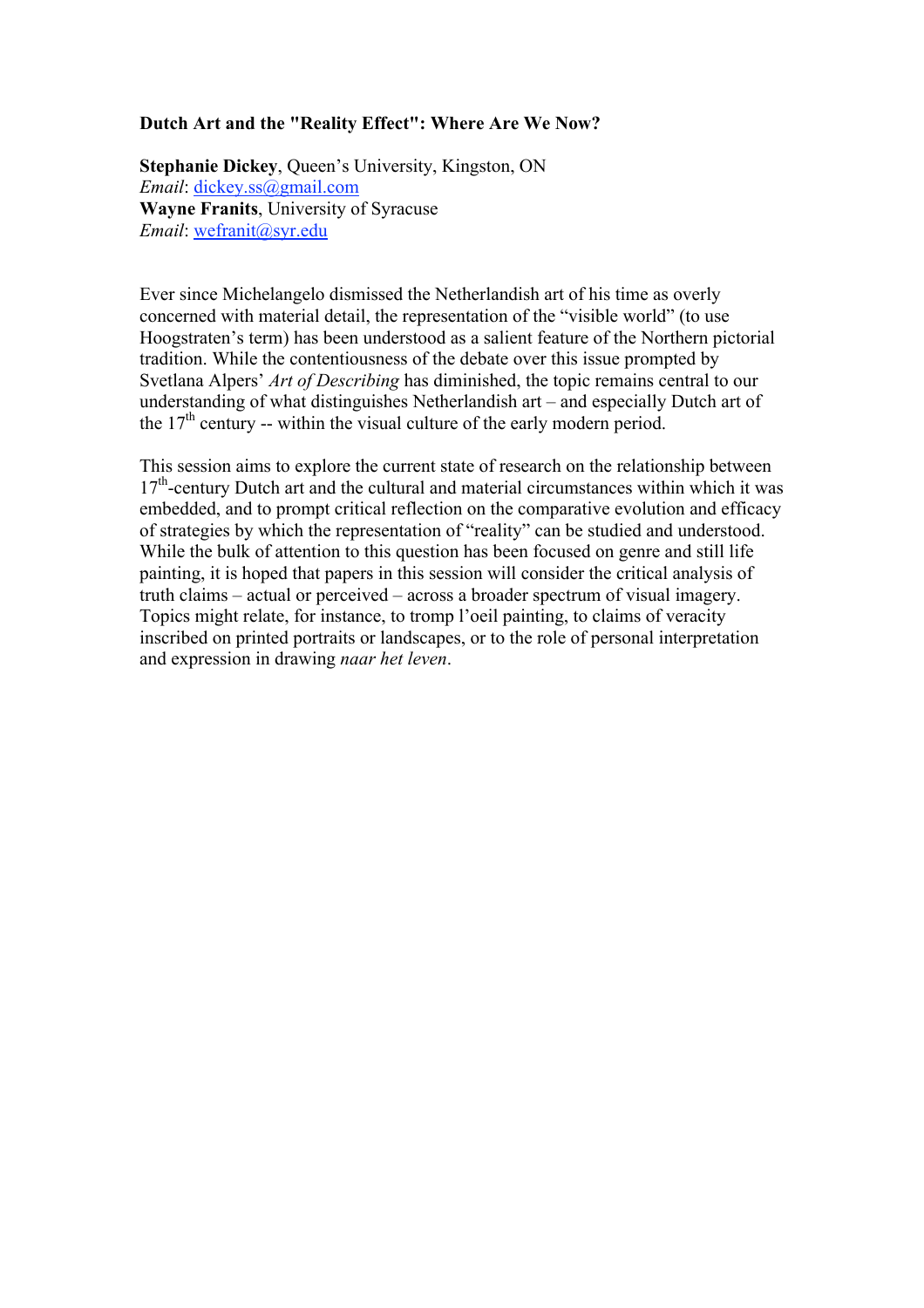## **Sitting between Two Chairs: Proverbs as Image and Text-Crossing Media**

**A. M. Koldeweij,** Radboud University, Nijmegen *Email*: a.koldeweij@let.ru.nl **Birgit Ulrike Münch,** University of Trier *Email*: muench@uni-trier.de

This workshop aims at an inner- and interdisciplinary reconstruction of a specific and very popular phenomenon in Medieval and Early Modern Art: the proverb. The visual representation of proverbs (e.g. in paintings, tapestries, prints, decorative arts and crafts) formed an important part of non-verbal communication in Northern European art, particularly from the 11<sup>th</sup> to the late 17<sup>th</sup> century. While the importance of visual representation for the exchange of cultural knowledge and values would seem to be obvious, research has mostly been concerned with long established traditions or famous artists. Up to now, studies in the field have focused either on written sources from the 16th century onwards (erudite texts, compilations of proverbs such as the Erasmus's *Adagia*) or on later oral traditions, proverbs known and recorded by historians of folklore. Visual representations were often regarded as mere illustrations of textual sources, which is not surprising given that the first generation of scholars researching proverb imagery were linguists or literary historians.

Art historical research has focused primarily on several paintings by Hieronymus Bosch, Pieter Brueghel, or Jan Steen, often ignoring the long and manifold tradition of proverb imagery that is reflected in their work. Patronage, the primary audience, and how the message of the images could be deciphered are also issues requiring further investigation.

Another important yet neglected source for proverb imagery will form a central aspect of our workshop – the representation of proverbs in churches, especially on misericords. These relatively small sculptures are to be found on the seats in the choir stalls and were used by monks, nuns and canons to rest on during long services. A fine example is still *in situ* in Amsterdam's *Oude Kerk*: about a third of the misericords from the 1480s depict proverbs.

Our workshop will consist of two parts: after a brief introduction to our on-going projects and related databases, we will use representative examples to discuss the specific iconography and function of proverb imagery. The second part shall focus on the proverbs on the misericords in the Oude Kerk, which we strive to contextualize within their own period by examining other artefacts or representations showing identical or similar proverbs.

Participants will be invited to give short contributions on the textual-visual relationships of proverbs and their depiction in art in general (Part 1), or specifically on those in the Oude Kerk and/or on artefacts with similar representations, elucidated from a literary, folkloristic or art historical point of view (Part 2). We will also examine such aspects as: their function within church interior as opposed to a representative noble household; and the market for proverbs in general The background of this workshop is the cooperative project between the University of Nijmegen (Project: *Stalla. Internet images and data of the misericords, armrests and other figurative sculpture*, J. Koldeweij) and the University of Trier (Project: *GnoVis: Gnomic Visualization in the Arts of the Medieval and Early Modern Era*, B. Münch).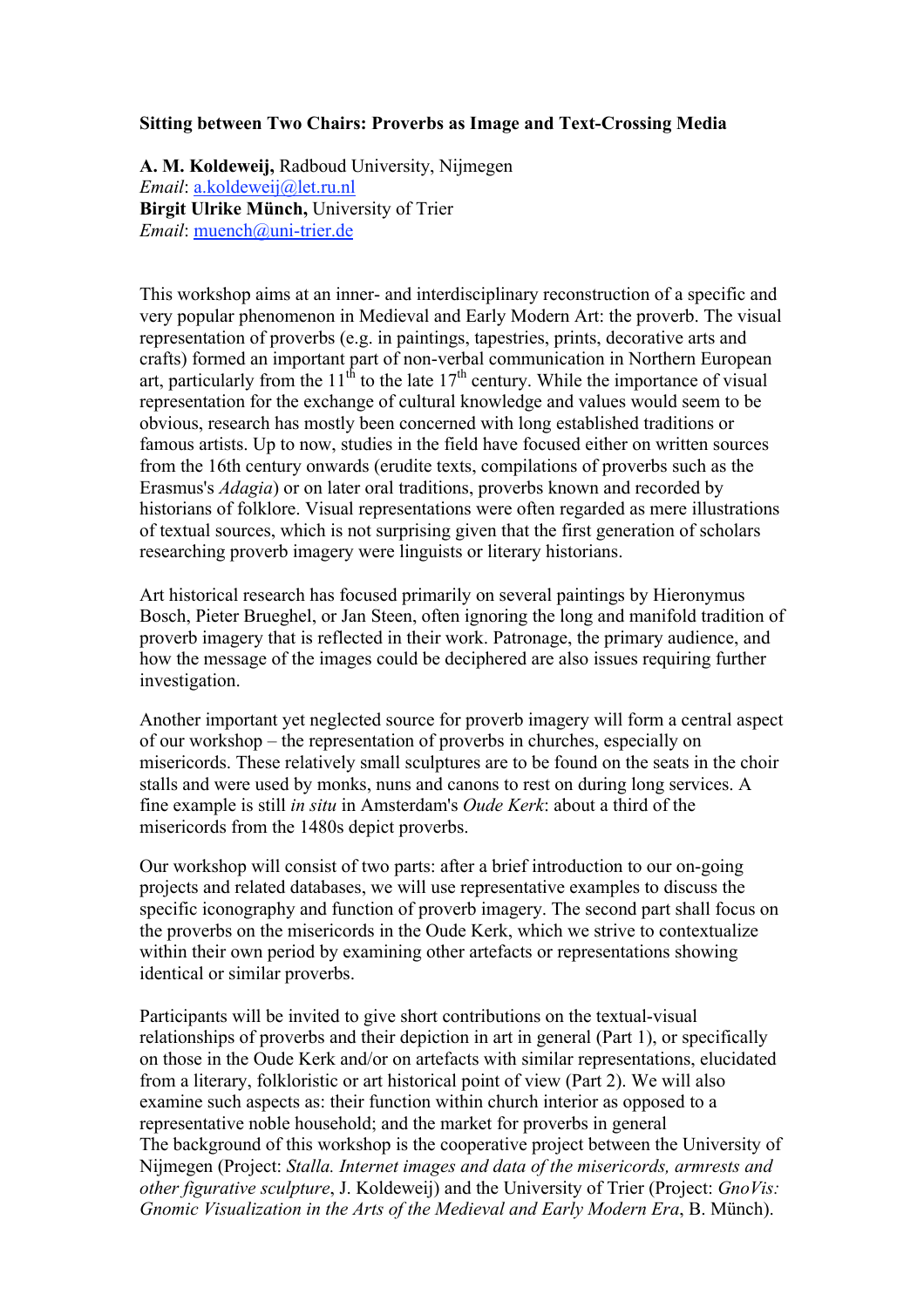# **Rethinking Riegl**

# **Jane Carroll**, **Dartmouth College** *Email*: jane.carroll@dartmouth.edu **Alison Stewart**, **University of Nebraska, Lincoln** *Email*: astewart1@unl.edu

Workshop Location: Amsterdams Historisch Museum

In 1902, Alois Riegl wrote the *Urquelle* for all subsequent studies of Northern European group portraits, *Das holländische Gruppenporträt*. In that work, Riegl expanded art history beyond the contemporary emphasis on formalism and stylistic evolution. Drawing upon his interest in the relationship of objects within a work, Riegl asked his readers to expand that idea to include the viewer as an active participant in the understanding of visual works, an element he called "attentiveness." In short, Riegl's book crossed the accepted boundary of what art history could consider and made viewing art a living exchange between present and past, and between viewer and object. Since its publication, all who have dealt with group portraiture have had to come into dialogue with Riegl's book.

In 1999, the Getty responded to a revived interest in Riegl's theories and republished *The Group Portraiture of Holland* in a new translation with historical introduction by Wolfgang Kemp. This reissuing increased the accessibility of Riegl's work and reintroduced him to new generations of art historians. Prompted by that volume, we will gather to view and discuss the extensive collection of group portraits in the Amsterdams Historisch Museum. There we will reexamine the larger claims of Riegl's work, and discuss current understandings of Dutch group portraiture. In keeping with the conference theme, we will explore how this genre crosses such boundaries as public vs. private sphere, personal vs. group identity, or painted vs. inhabited space.

Our format will begin with three speakers who will brielfly introduce ideas for further discussion among the larger group. Laura Gelfand (University of Akron) will consider the relationship between portraiture/donor portraits and group portraiture in the  $15<sup>th</sup>$ and early 16<sup>th</sup> centuries. Ann Jensen Adams (University of California-Santa Barbara) will address the issues surrounding the private vs. public presentation of sitters and how such divisions were negotiated. And Norbert Middelkoop (Amsterdams Historisch Museum) will focus on the museum's collection. Using their comments as a springboard, we will open the floor to a facilitated discussion focused on our evolving understanding of group portraiture.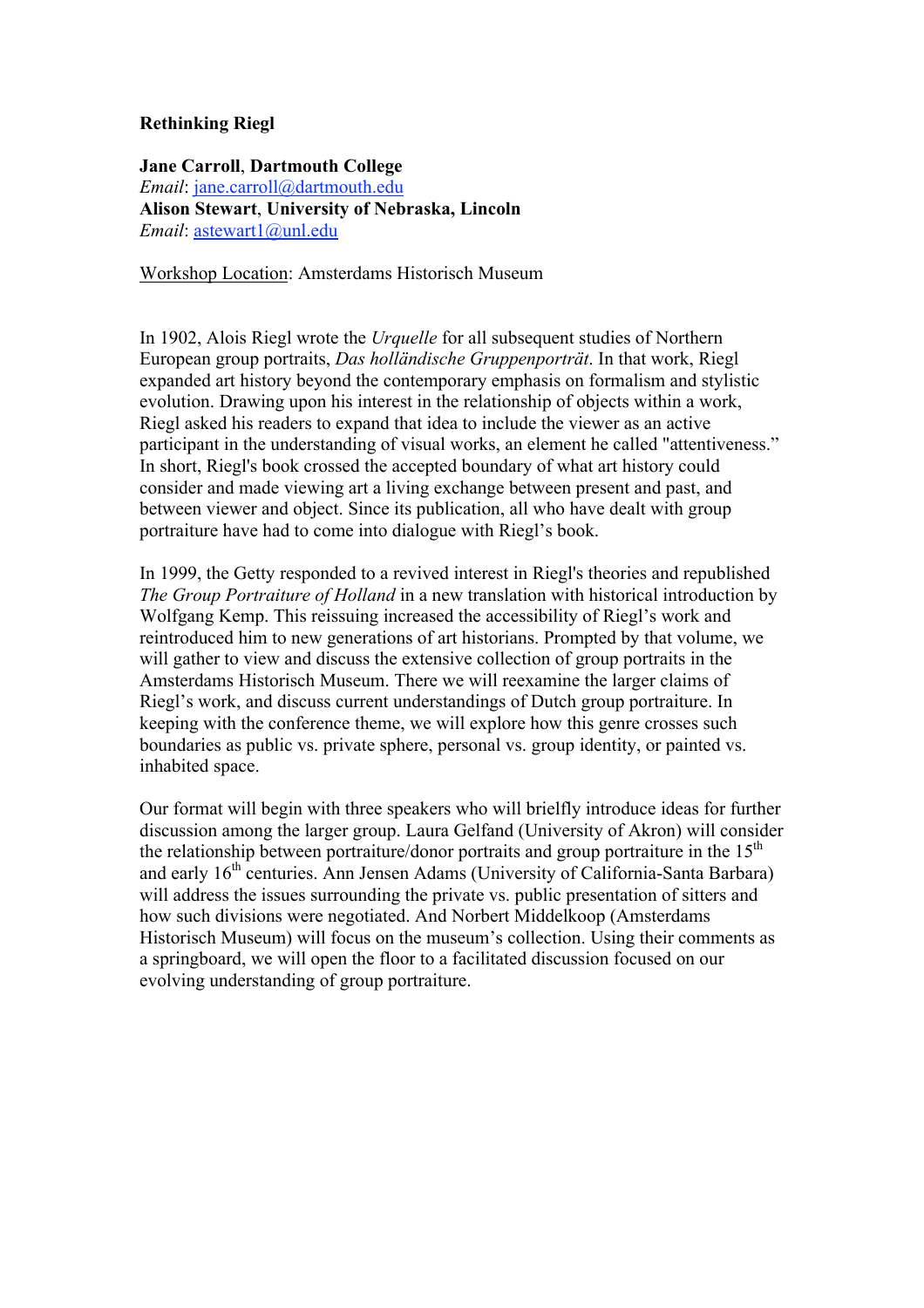#### **Pictura and Emblemata in the Works of Otto van Veen and his Contemporaries**

**Ralph Dekoninck**, UCL, Louvain-la-Neuve *Email*: Ralph.Dekoninck@uclouvain.be **Walter S. Melion**, Emory University *Email*: wsmelio@emory.edu

Scholarship on the learned painter Otto van Veen (ca. 1551-1629), scion of a prominent Dutch Catholic family, has focused on the association between the master and his former student Peter Paul Rubens, who would seem to have emulated him in significant ways. Recently, there has also been a renewal of interest in Van Veen's accomplishments as a painter of altarpieces on the one hand and as an emblematist on the other. Our workshop invites scholars to braid these two strands—painting and emblematics—by considering how they interpenetrate in the oeuvre of Van Veen and his contemporaries. Among the questions we invite participants to address are the following: does Van Veen's emblematic treatise on divine love (*Amoris divini emblemata*, 1615) or his diagrammatic treatise on predestination and free will (*Physicae et theologicae conclusions*, 1621), both of which constitute meditative programs on the theme of vision, help us better to understand the form, function, and meaning of paintings produced by Van Veen and other masters for private and/or public devotion? How might emblem books and paintings be construed as joint expressions of the Christian humanist culture that flourished in the Southern Netherlands under the auspices of the monastic orders—Jesuit, Capuchin, Augustinian, and Praemonstratensian—and the court of Albert and Isabella? How did emblematic spiritual exercises teach reader-viewers to mobilize the eyes, and through them the entire sensorium, activating the external and internal senses, visual and spiritual discernment, as a prelude to meditation on sacred images? What is the image theory that undergirds the relation between paintings and emblems? And finally, what is the relevance of such questions to recent developments in the study of Rubens?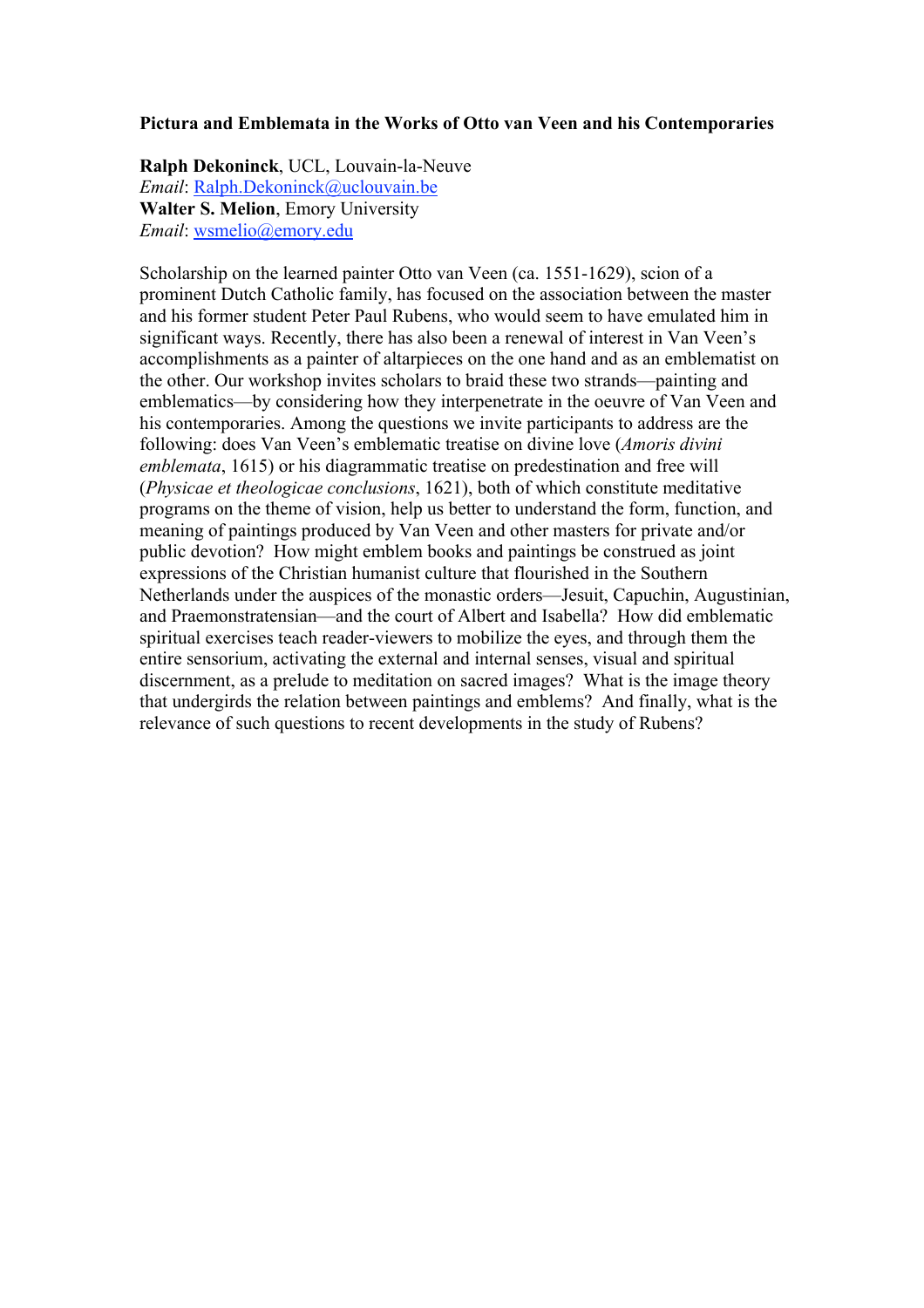# **Locating Jan Lievens: New Perspectives on the Master and his Peers after 400 Years**

**Llyod DeWitt**, Philadelphia Museum of Art *Email*: ldewitt@philamuseum.org **Jacquelyn N. Coutré**, The Institute of Fine Arts, NYU *Email*: jacquelyn.coutre@nyu.edu

Workshop Location: Rembrandthuis

Through the lens of the first international monographic exhibition of the artist's work in the last year and recent Rembrandt exhibitions, Jan Lievens has become an archetype of stylistic instability, assimilating the styles of leading artists and frequently changing his base of operations in Northern Europe. His successes in Leiden, London, Antwerp, Berlin and Amsterdam gained him high praise from his patrons and connoisseurs, yet few of them would have been familiar with the full range of manners he absorbed. This workshop seeks to discuss new insights into Lievens' relationships with his peers and patrons, particularly connections that may be informed by recent reconsiderations of other Dutch and Flemish artists such as Brouwer, Backer, Van Dyck, Teniers and Rembrandt. Several short presentations will introduce the problems for discussion about of his consumption of style and his itinerancy, with the aim of considering the various hypotheses about his method of situating himself in various markets, as well as the roles played by patronage, his personality, artistic idealism and religion.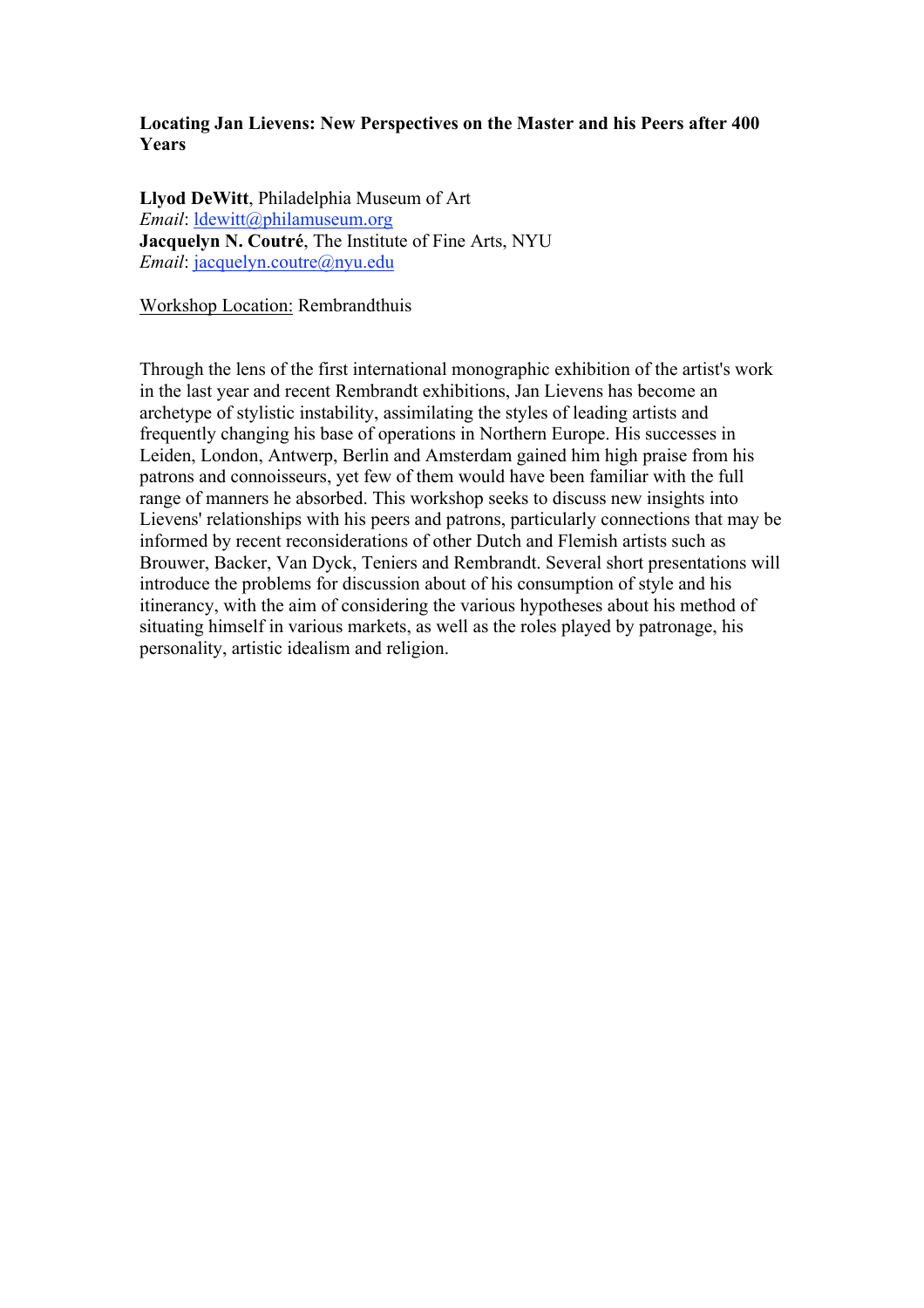# **The Diffusion of Styles and Motives in Netherlandish Prints and Drawings, 1520- 1620**

**Huigen Leeflang**, Rijksmuseum *Email*: h.leeflang@rijksmuseum.nl **Nadine Orenstein**, Metropolitan Museum of Art *Email*: Nadine.Orenstein@metmuseum.org

#### Workshop Location: Rijksprentenkabinet

This workshop will examine the interchange of styles and motives between draftsmen and printmakers in the Netherlands and other parts of Europe during the sixteenth and early seventeenth centuries. How were motifs appropriated? Who influenced whom? Were stylistic traits appropriated as readily as figural sources? Connections among artists in the Netherlands and artists active in Prague, Italy, and France may be explored.

The workshop will take place in the study room of the Rijksprentenkabinet in front of works from the collection. The organizers request proposals for discussion that will center around 5-10 works in the Rijksmuseum's collection of drawings and prints. Three to four proposers will each lead a discussion centered around their chosen works. We hope that this workshop will gather together a group of knowledgeable scholars who can approach the material from differing points of view and that a lively discussion in front of the works of art will ensue.

Participants may submit proposals for discussion along with a list of 5 to 10 works.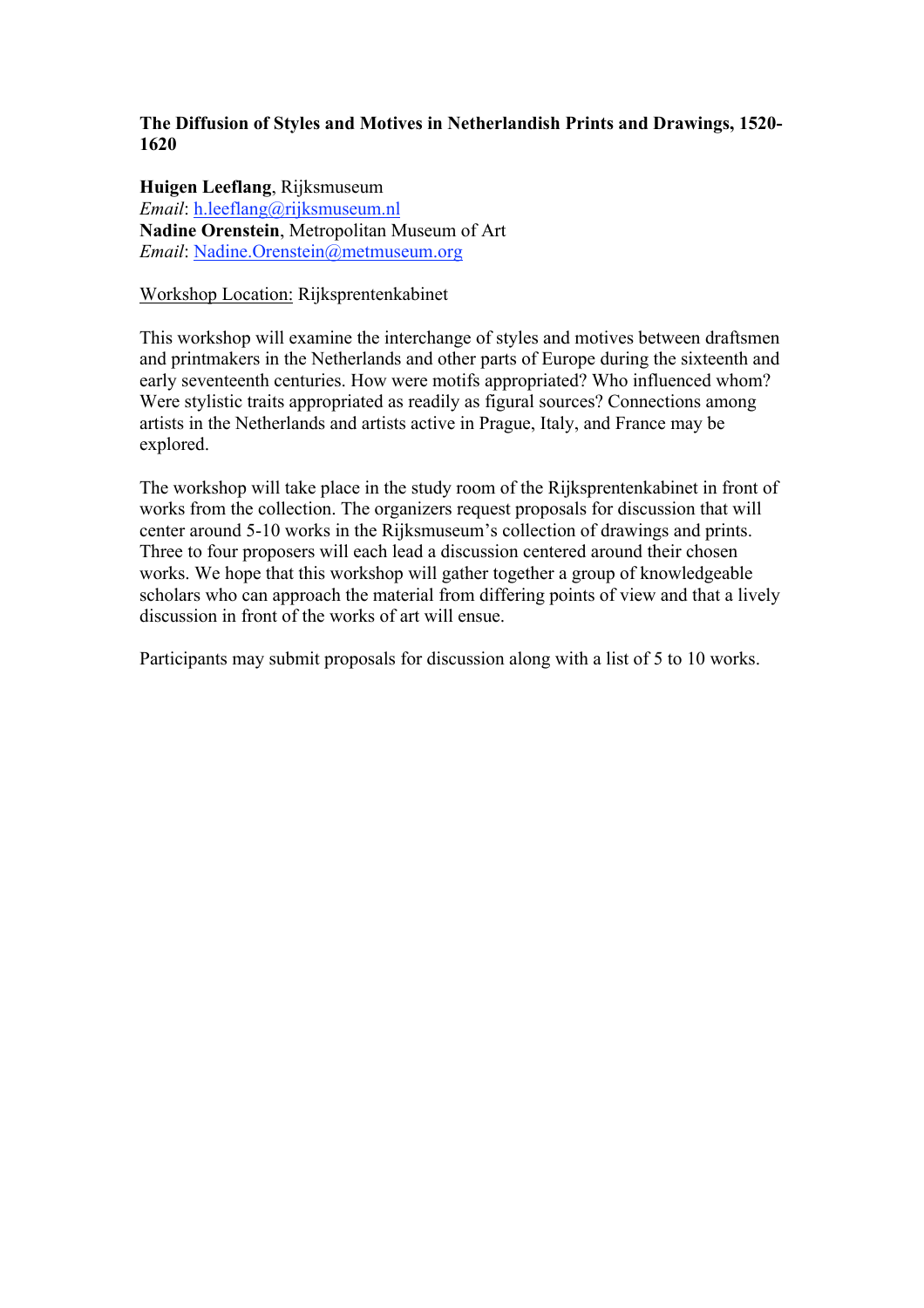#### **Studio Scenes in Netherlandish Art**

**Annette de Vries**, Duivenvoorde Castle, Voorschoten; University of Leiden *Email*: vriesade@xs4all.nl **Alison Kettering**, Carleton College, *Email*: aketteri@carleton.edu

From the 15<sup>th</sup> through the 17<sup>th</sup> century, Netherlandish artists produced numerous images of artistic production and professional engagement, as either the main subject or an inset. Whether the framework was religious, classical, or contemporary, these images present visually recognizable, though largely imaginary, scenes of ateliers and such related spaces as encyclopaedic galleries. This workshop examines the multiple ways in which studio scenes conceptualized and meditated on the artist's profession and in the process constructed personal, collective, national, and/or international identities.

What pictorial and iconographical conventions do these images employ and how farreaching was the impact of genre (portraiture, history painting, etc.) in constructing meaning? What social, political, civic, and/or artistic claims do they make? How do they engage issues about the labor and knowledge involved in making art? What documentary value, if any, do these images have (materials, techniques, etc.)? Why do the images include certain objects and exclude others? What difference does medium make, given the often separate traditions, conventions, audiences, and production associated with painting, print, and drawing? Do northern Netherlandish studio images differ from southern Netherlandish images, and how do they both differ from Italian scenes? Do artists' handbooks shed any light on studio images? In keeping with the theme of the conference, discussion of images which cross boundaries – of genre, convention, medium, and so forth – will be welcome.

In this workshop, we will encourage a lively exchange by asking participants to give 4-5-minute presentations focused on a single image (or type of image) that pertains to the larger issues they would like to see discussed. We would invite them to submit to both workshop leaders a (very) short proposal describing what they would include in the presentation along with a jpeg of the image.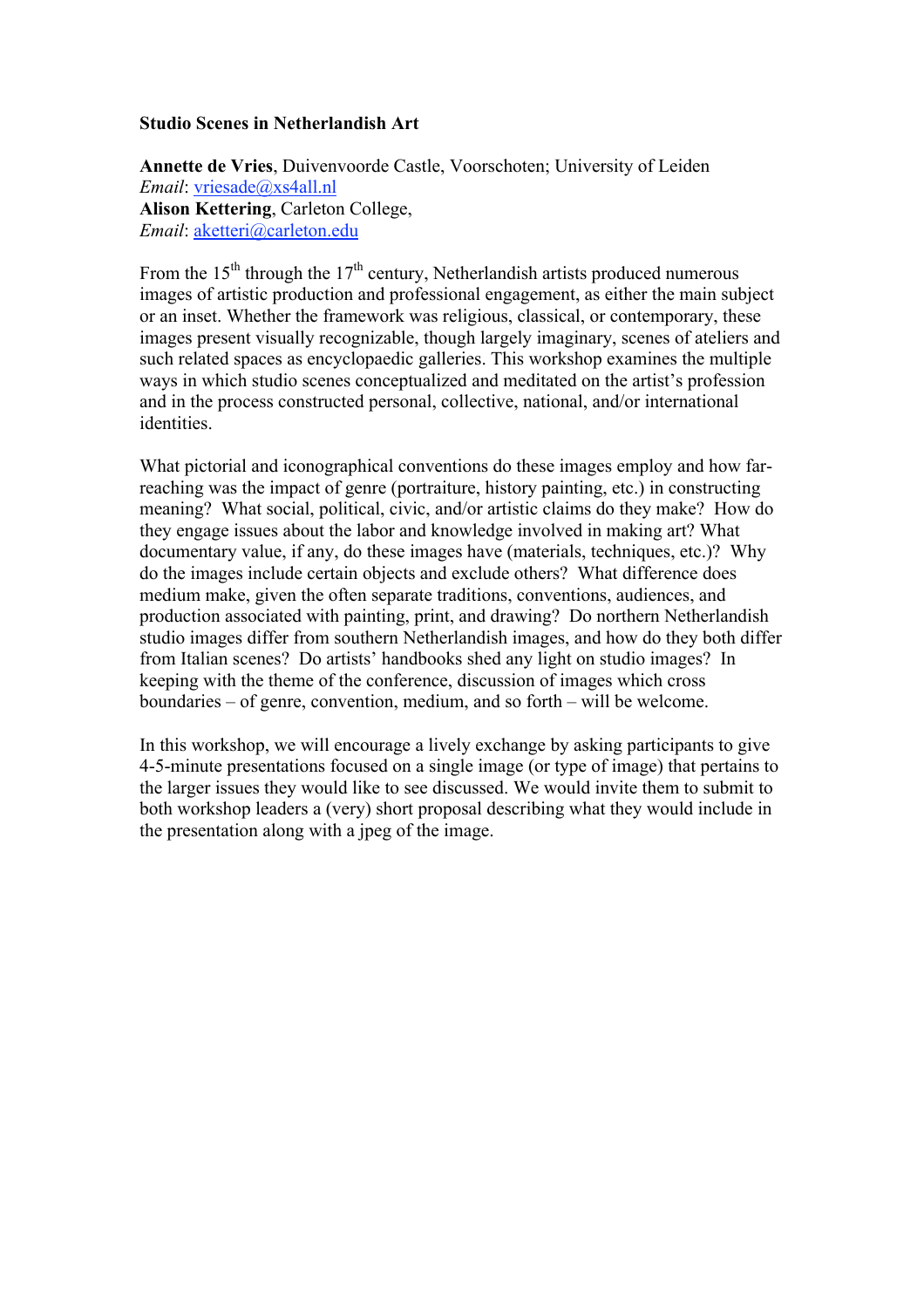# **Persistent Piety: Questions of Religion in Sixteenth- and Seventeenth-Century Netherlandish Art**

**Shelley Perlove**, University of Michigan-Dearborn *Email*: sperlove@umich.edu **Larry Silver**, University of Pennsylvania *Email*: lasilver@sas.upenn.edu

One of the ironies about scholarship in Netherlandish art is that most close analysis of religious content is confined to works from the fifteenth-century. Even Rubens seems to get more attention for his mythologies, allegories, and political projects, excepting his best-known altarpieces. Often such works are studied in splendid isolation.

This workshop intends to provide a forum for reconsideration of religious art within an increasingly contested sectarian era of Reformation and Counter-Reformation, a period of widespread distribution of prints, doctrinal propaganda, and newlypublished Bibles, rich in marginal notes. Whether addressing famous artists, such as Heemskerck or Bruegel, Rubens or Rembrandt, or other artists on either side of the Scheldt, the study of religious art deserves re-examination in terms of Netherlandish visual culture. The appearance of new studies of Catholic art in Holland and Rembrandt's religious art in relation to the controversies within Protestantism in and about Amsterdam suggest that the moment is propitious for new insights and shared dialogues on religious art in all media.

We expect to offer a short opening presentation on some of the basic forms of religious art in this period, starting with altarpieces and engraved narrative series as well as devotional prints. Several individuals will be invited to give their own short presentations on their field of research, whether sixteenth- or seventeenth-century, whether Flemish or Dutch. Effort will be made to offer balance among these varieties as part of the exposition. Then the workshop participants will be invited to discuss issues of format, audience, theological content, and particular interpretive problems.

Two suggested readings:

David Freedberg, 'Rubens as a Painter of Epitaphs', *Gentse Bijdragen* 24 (1976-78), 51-71

Xander van Eck, 'The Artist's Religion Paintings Commissioned for Clandestine Catholic Churches in the Northern Netherlands, 1600-1800', *Simiolus* 27 (1999), 70- 94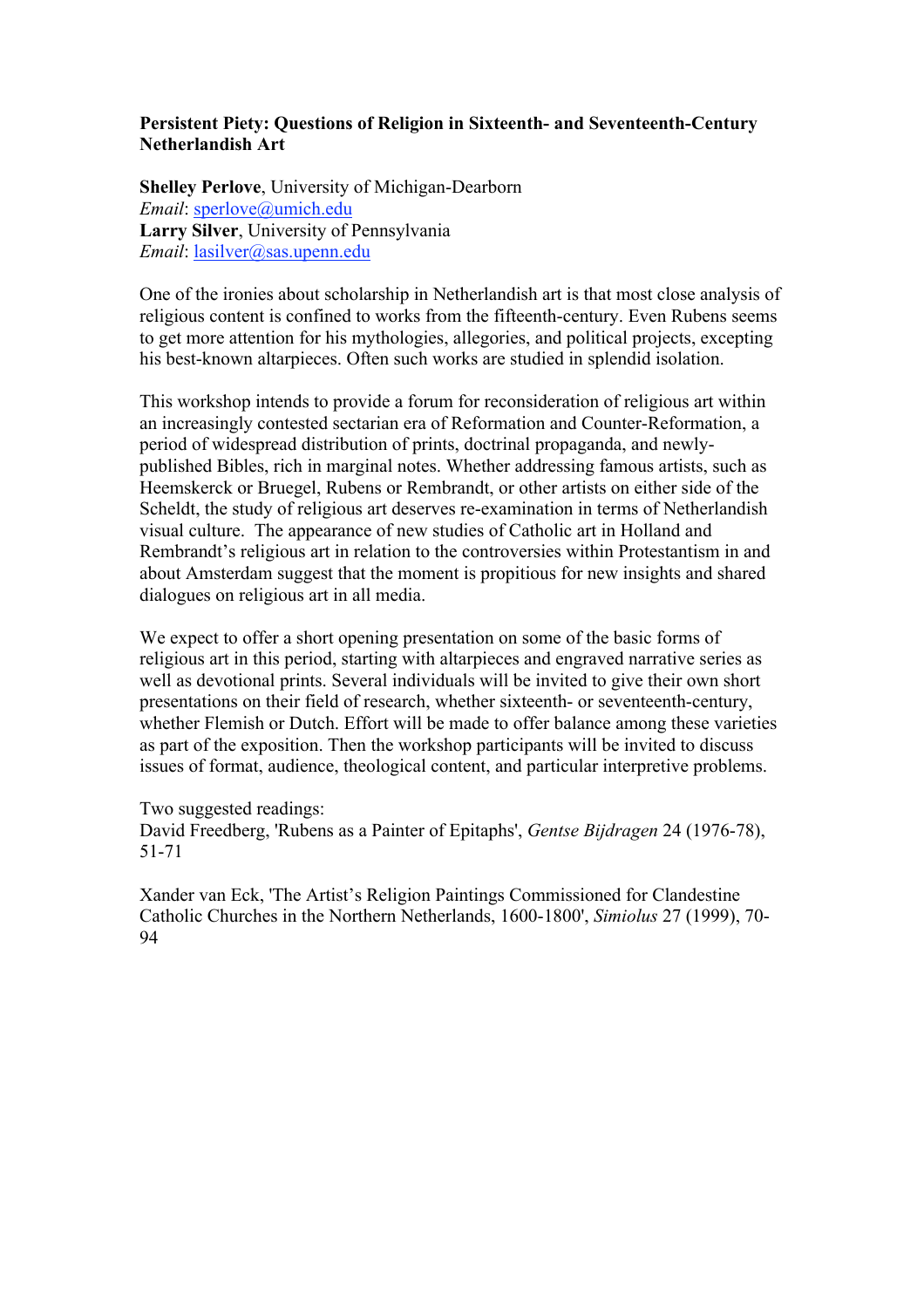#### **Mapping Old and New Worlds: Collectors and Collections in the Spanish Netherlands and Beyond**

**Christine Göttler**, University of Bern *Email*: christine.goettler@ikg.unibe.ch **Stephanie Schrader**, J. Paul Getty Museum *Email*: sschrader@getty.edu

While there is a continually increasing literature on collecting in early modern Italy and the Mediterranean worlds, relatively few studies have been conducted on collections in the Spanish Netherlands after 1585 and, in particular, on the crucial role religion played in the exchange and transfer of knowledge, skills, and artifacts in the early modern global world. This workshop will explore strategies and motivations of collecting in the broader context of the Catholic renewal and reform. Participants may focus on specific collections (by merchants, artists, scientists, members of the political and religious elites), on changing values and modes of assessment, on tensions between scientific curiosity and religious concerns, on networks of collectors and connoisseurs across Europe and the global world, and on the ways in which artifacts traveled, were recorded and made known to individuals, communities, and groups. We further encourage proposals that concentrate on questions of display and presentation, both in actual or fictitious literary or painted collections.

In seventeenth-century Antwerp the production of luxury commodities became increasingly important; merchants' collections often reflected and reactivated the memory of a bountiful and explorative golden past, a new world of global trade made available through recent geographical discoveries and overseas trade. In what ways did collections serve to establish new or preserve old cultural and religious identities? We also seek submissions on forms of scientific, religious, and cultural exchange promoted by the Jesuits; they themselves described their mission in the New World as a 'marvelous experiment', thus linking missionary zeal and the quest for science and adventure. Highly educated and often well versed in the natural sciences, including medicine and chemistry, the Jesuits used gifts of European scientific instruments, along with art objects, textiles, and illustrated books, to impress and thereby gain access to the ruling elite. Similarly, they bedazzled European rulers with exotic, and novel objects attained in foreign ports and used as a means of securing additional funds for their mission. Topics may further include descriptions and depictions of the new world by Netherlandish artists commissioned by Jesuits as well as the Jesuits' visual and physical presence in architecture abroad.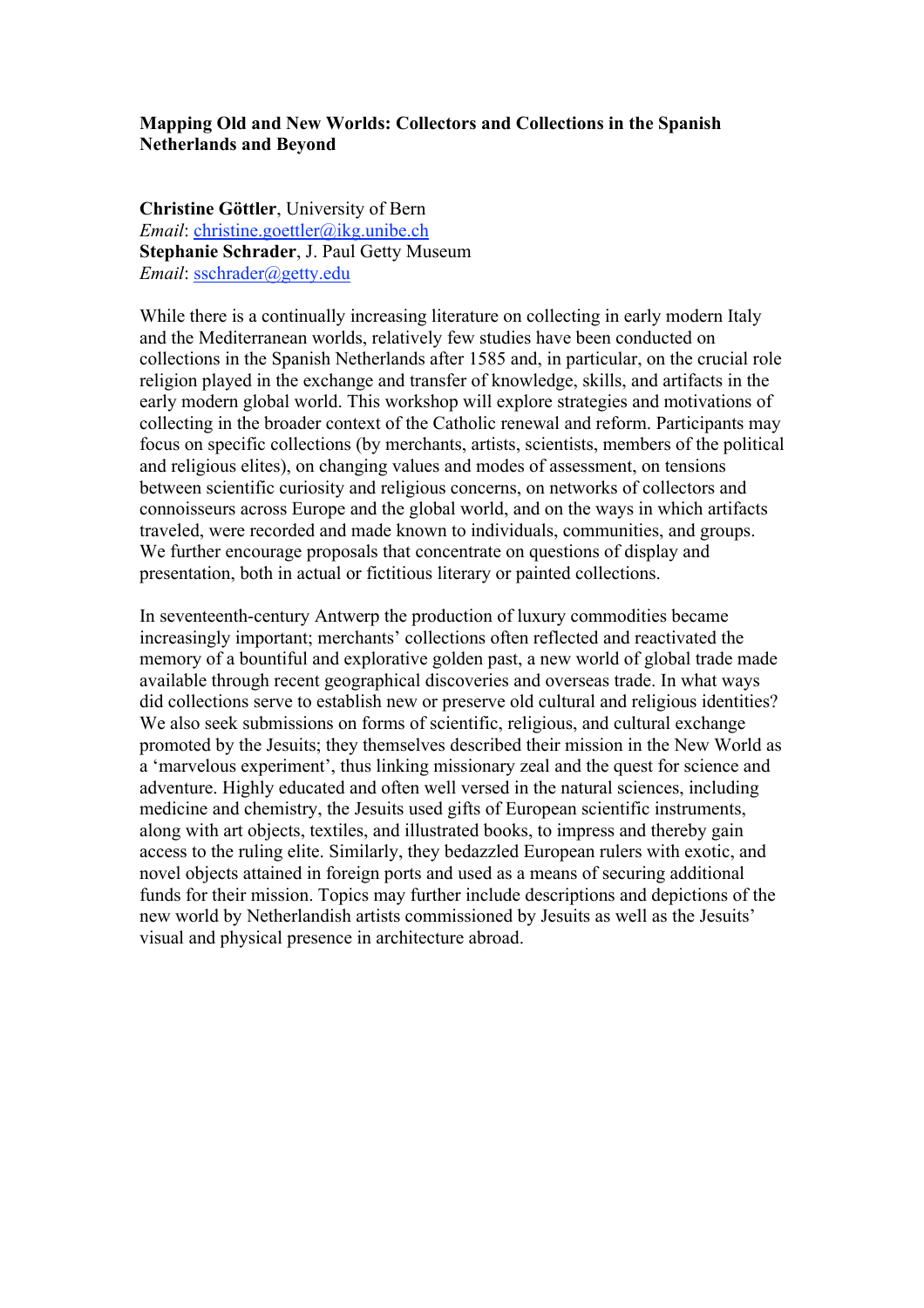## **Economic Competition and Artistic Rivalry: are they Inextricable?**

**Erna Kok**, University of Amsterdam *Email*: erna.kok@planet.nl **Eric Jan Sluijter**, University of Amsterdam *Email*: e.j.sluijter@uva.nl

'A good painter pursues the kind of art that is held in esteem in the place where he is working and is often stimulated by competition in the art,' wrote Samuel van Hoogstraten. The relationship between economic competition and artistic rivalry, both implied in this quotation, is at the core of the research program *Artistic and Economic Competition in the Amsterdam Art Market, c. 1630-1690; History Painting in Amsterdam in Rembrandt's Time* (an NWO funded project). Underlying this project is the basic assumption that these two processes are inextricably linked and determined the techniques, styles and themes of newly produced paintings in an art market where artists, art dealers, connoisseurs and the art-buying public continually interacted with one another. We assume that in this competitive environment painters actively positioned themselves by developing personal styles ('handeling') and iconographies, as well as by organizing their means of production in effective studio structures and processes, working out strategies of marketing and keeping up relations with (networks of) customers. Investigations focus on the choices artists made to achieve certain artistic and/or economic goals in relation to one another and *vis à vis* certain (groups) of buyers, and on the question how these choices affect changes in production process (process innovation) and changes in form, content and function (product innovation).

However, one encounters several obstacles when crossing boundaries between socioeconomic research and the examination of artistic developments and when investigating how artists handled the boundaries between economic and artistic concerns. The basic assumptions concerning the concepts of artistic rivalry, economic competition and their interconnectedness as well as their relation to process and product innovation raise many questions. What is the nature of the economic competition between painters and how did this develop during the 17th century? How does the competition between painters compare with economic competition in other crafts? How did socio-economic motivations affect artistic rivalry and *vice versa*?

This workshop seeks to discuss such questions, preferably by taking specific cases as points of departure. It will consist of a short presentation of one or two selected cases from the project as well as four five minutes presentations concerning other cities/groups of artists/genres that will boost discussion about these concepts and their interconnectedness. For the latter proposals are invited. Those who will give a short presentation will be asked to send a more extensive argument (with references to literature, if necessary) beforehand to all the participants.